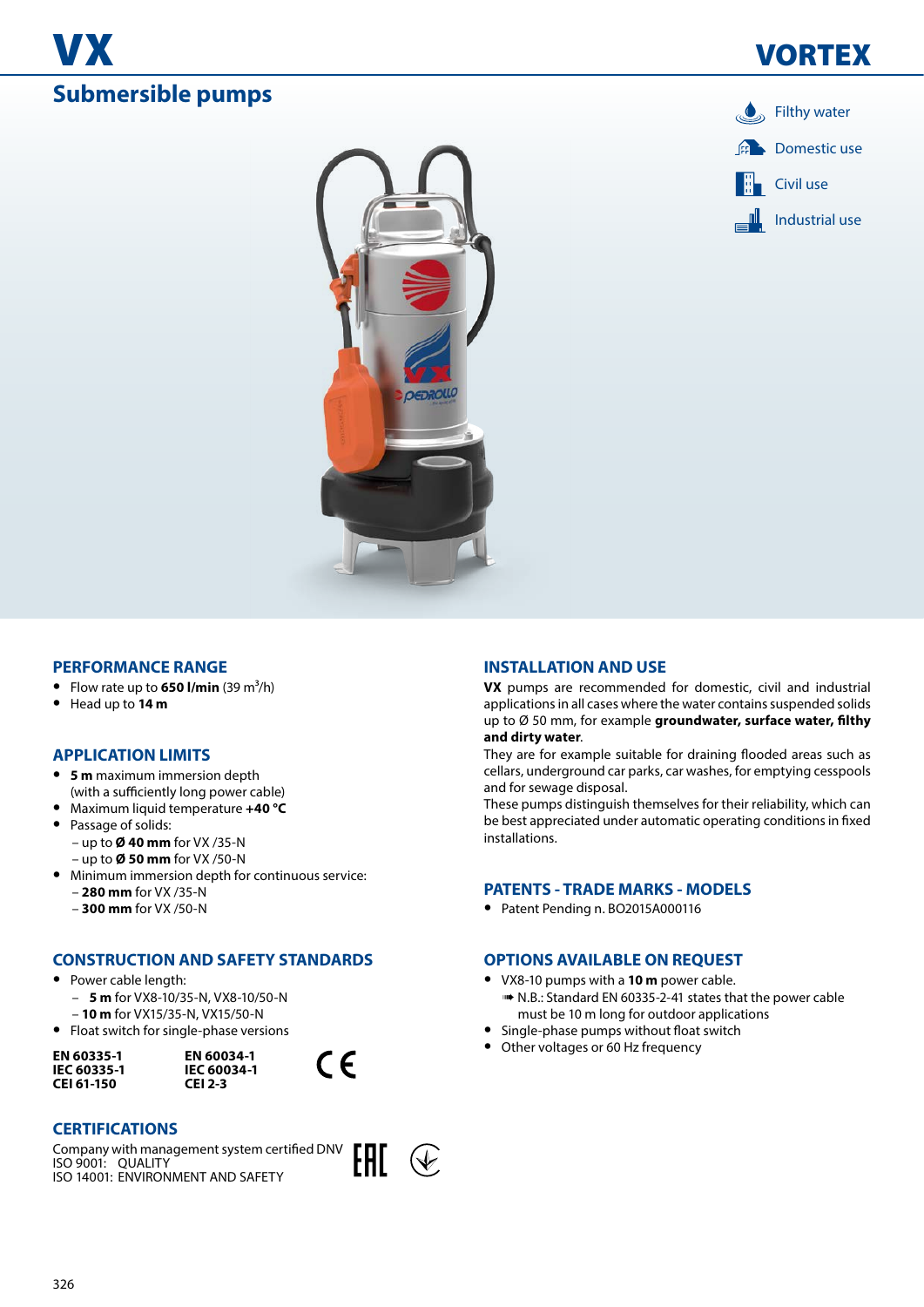

# **CHARACTERISTIC CURVES AND PERFORMANCE DATA 50 Hz n= 2900 rpm**



|                    | <b>MODEL</b>         |      | POWER (P2) | $m^3/h$    | 0           | 3    | 6    | 12          | 18  | 21           | 24             | 27             | 30             | 33  | 36  | 39             |
|--------------------|----------------------|------|------------|------------|-------------|------|------|-------------|-----|--------------|----------------|----------------|----------------|-----|-----|----------------|
| Single-phase       | Three-phase          | kW   | <b>HP</b>  | Q<br>l/min | $\mathbf 0$ | 50   | 100  | 200         | 300 | 350          | 400            | 450            | 500            | 550 | 600 | 650            |
| $VXm$ 8/35 -N      | <b>VX 8/35</b><br>-N | 0.55 | 0.75       |            | 9           | 8    | 7.5  | 5.5         | 2.7 | $\mathbf{1}$ |                |                |                |     |     |                |
| <b>VXm 10/35-N</b> | VX 10/35 -N          | 0.75 | 1          |            | 11          | 10   | 9.5  | 8           | 5.7 | 4            | $\overline{2}$ |                |                |     |     |                |
| <b>VXm 15/35-N</b> | VX 15/35 -N          | 1.1  | 1.5        |            | 14          | 13.5 | 12.8 | 11.2        | 9   | 7.7          | 6              | $\overline{4}$ | $\overline{2}$ |     |     |                |
| VXm 8/50 -N        | VX 8/50 -N           | 0.55 | 0.75       | H metres   | 6.5         | 6    | 5.8  | $5^{\circ}$ | 4   | 3.3          | 2.5            | 1.5            |                |     |     |                |
| <b>VXm 10/50-N</b> | VX 10/50 -N          | 0.75 |            |            | 9           | 8.5  | 8.2  | 7.5         | 6.5 | 5.8          | 5              | 3.8            | 2.5            | 1.5 |     |                |
| <b>VXm 15/50-N</b> | VX 15/50 -N          | 1.1  | 1.5        |            | 11.5        | 11   | 10.5 | 9.8         | 8.7 | 8            | 7.5            | 6.5            | 5.5            | 4.5 | 3.5 | $\overline{2}$ |

**Q** = Flow rate **H** = Total manometric head Tolerance of characteristic curves in compliance with EN ISO 9906 Grade 3B.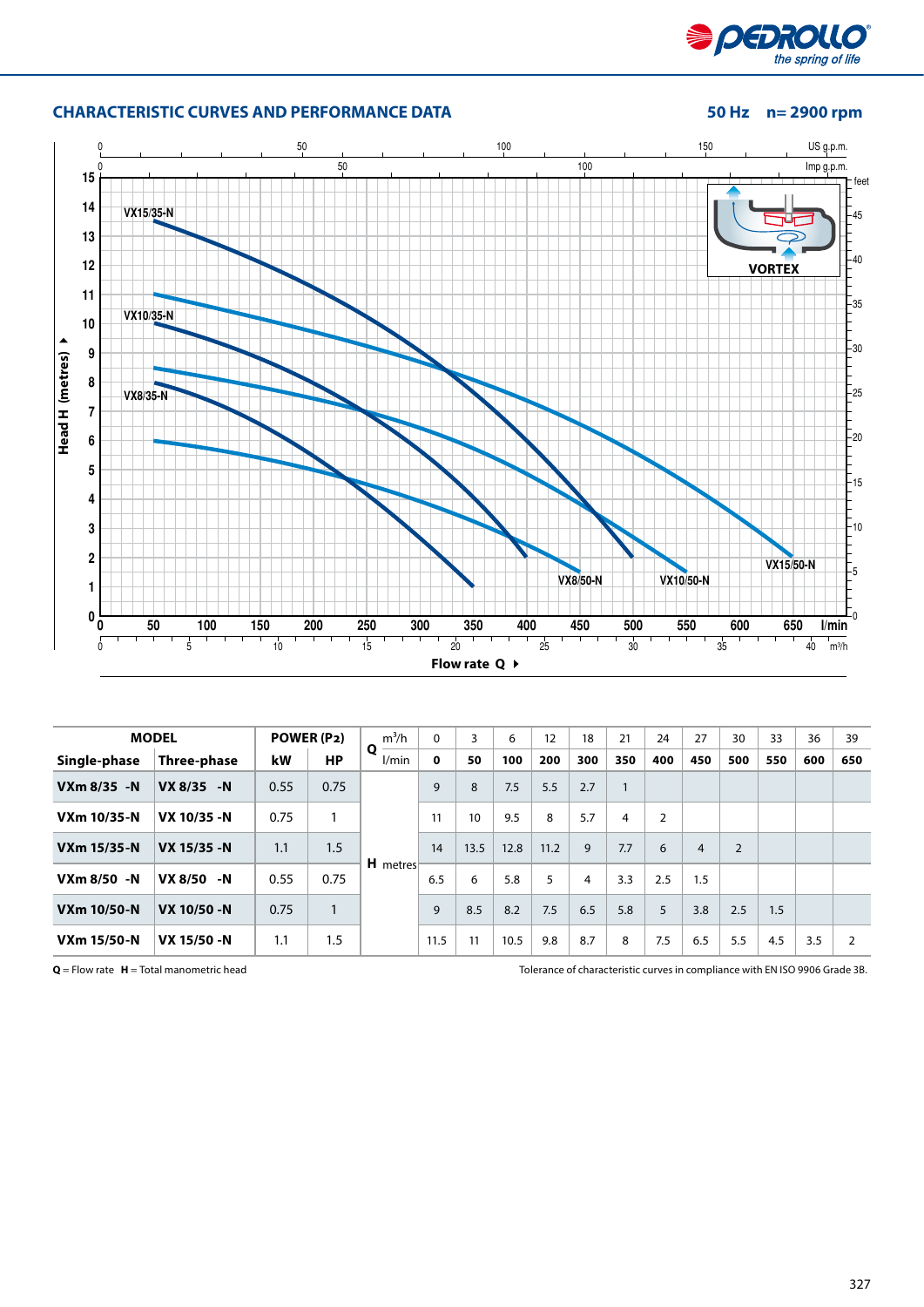## **POS. COMPONENT CONSTRUCTION CHARACTERISTICS**

- **1 PUMP BODY** Cast iron with an Epoxy Electro Coating treatment, with threaded port in compliance with ISO 228/1
- **2 BASE** Stainless steel AISI 304
- **3 IMPELLER** Stainless steel AISI 304 VORTEX type
- **4 MOTOR CASING** Stainless steel AISI 304
- **5 MOTOR CASING PLATE** Stainless steel AISI 304
- **6 MOTOR SHAFT** Stainless steel EN 10088-3 1.4104

## **7 SHAFT WITH DOUBLE MECHANICAL SEAL SEPARATED BY AN OIL CHAMBER**

| Seal               | Shaft             | Position   |                 | <b>Materials</b> |            |  |
|--------------------|-------------------|------------|-----------------|------------------|------------|--|
| Model              | <b>Diameter</b>   |            | Stationary ring | Rotational ring  | Elastomer  |  |
| <b>MG1-14D SIC</b> | $\emptyset$ 14 mm | Motor side | Silicon carbide | Graphite         | <b>NBR</b> |  |
|                    |                   | Pump side  | Silicon carbide | Silicon carbide  | <b>NBR</b> |  |

### **8 BEARINGS 6203 ZZ / 6203 ZZ**

## **9 CAPACITOR**

| Pump               | <b>Capacitance</b> |                             |  |  |
|--------------------|--------------------|-----------------------------|--|--|
| Single-phase       | (230 V or 240 V)   | (110 V)                     |  |  |
| VXm 8/35-N         |                    |                             |  |  |
| <b>VXm 8/50-N</b>  | 20 µF 450 VL       | $30 \mu F - 250 \text{ VL}$ |  |  |
| VXm 10/35-N        |                    |                             |  |  |
| VXm 10/50-N        |                    |                             |  |  |
| <b>VXm 15/35-N</b> |                    |                             |  |  |
| <b>VXm 15/50-N</b> | 25 µF 450 VL       |                             |  |  |

### **10 ELECTRIC MOTOR**

**VXm**: single-phase 230 V - 50 Hz

with thermal overload protector incorporated into the winding **VX**: three-phase 400 V - 50 Hz

- Insulation: class F
- Protection: IP X8

### **11 POWER CABLE**

"H07 RN-F" type (with Schuko plug for single-phase versions only) **Standard length 5 metres** (**10 metres** for VX15/35-50)

## **12 FLOAT SWITCH**

(only for single-phase versions)